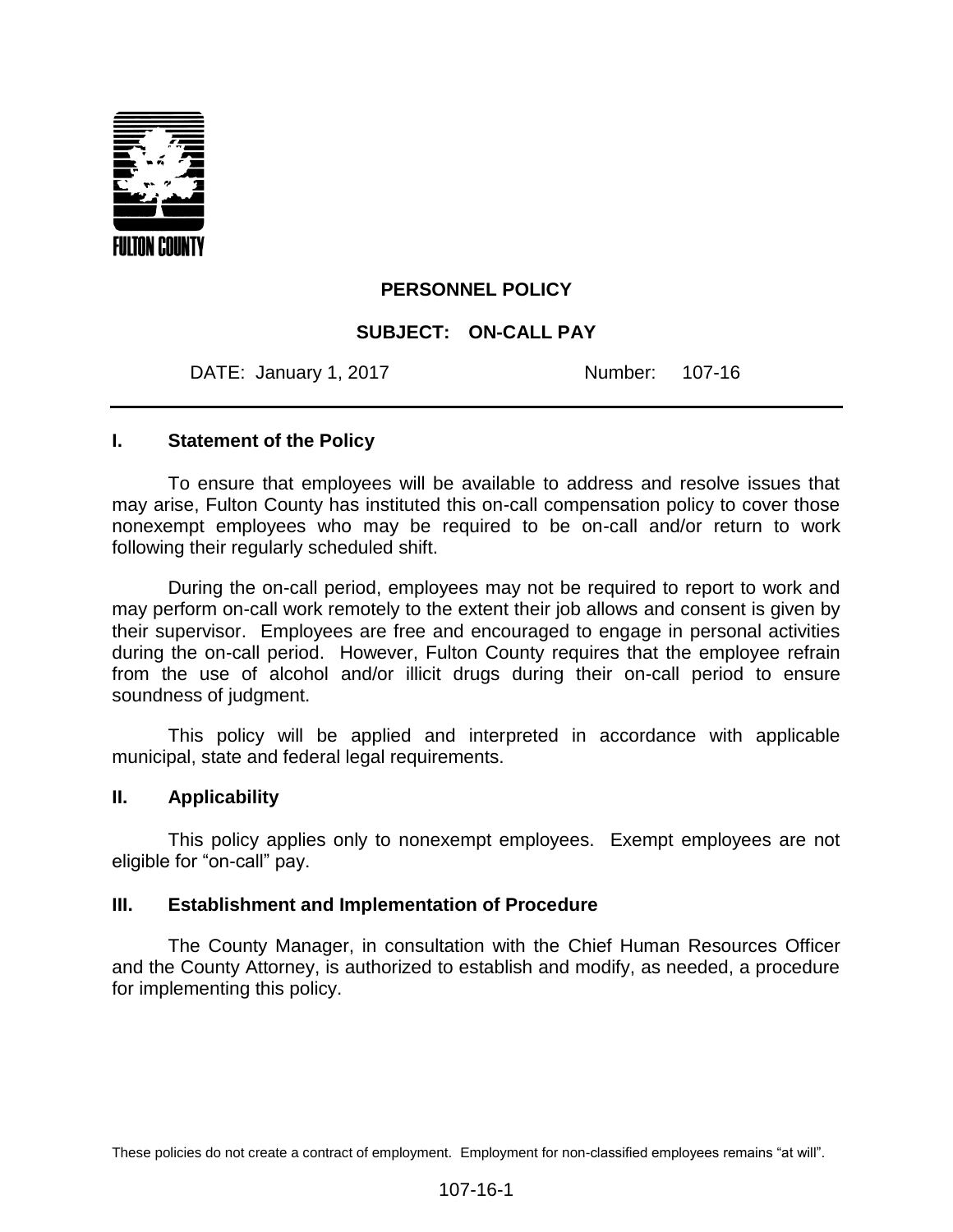

# **PERSONNEL PROCEDURE**

# **SUBJECT: ON-CALL PAY**

DATE: March 17, 2017 Mumber: 107-16

## **I. Requirements and Procedure**

During the on-call period, employees may not be required to report to work and may perform on-call work remotely to the extent their job allows and consent is given by their supervisor. Employees are free and encouraged to engage in personal activities during the on-call period. However, Fulton County requires that the employee refrain from the use of alcohol and/or illicit drugs during their on-call period to ensure soundness of judgment.

On-call employees are expected to keep their pager, cell phone, and laptop accessible during all on-call hours, and are also expected to respond to a page or call within 15 minutes of receipt.

### **II. Eligibility**

Only those employees whose position and classification require they be available to work at unexpected times to support the operational needs of Fulton County should be placed in on-call status. If the work of the on-call employee can be done during normal work hours, then the employee should not be placed in on-call status. Department Heads are responsible for making sure employees are placed in on-call status only to the extent necessary.

The Department of Human Resources Management may at any time request an explanation for an employee's placement in on-call status. Abuse of or fraud with respect to the on-call policy will be referred to the County Manager, County Attorney and/or County Auditor for investigation and discipline including possible termination.

### **III. Compensation**

Employees will be compensated for their on-call/call-in time. Failure to respond to a call or page during the employee's designated on-call time may result in disciplinary action.

These policies do not create a contract of employment. Employment for non-classified employees remains "at will".